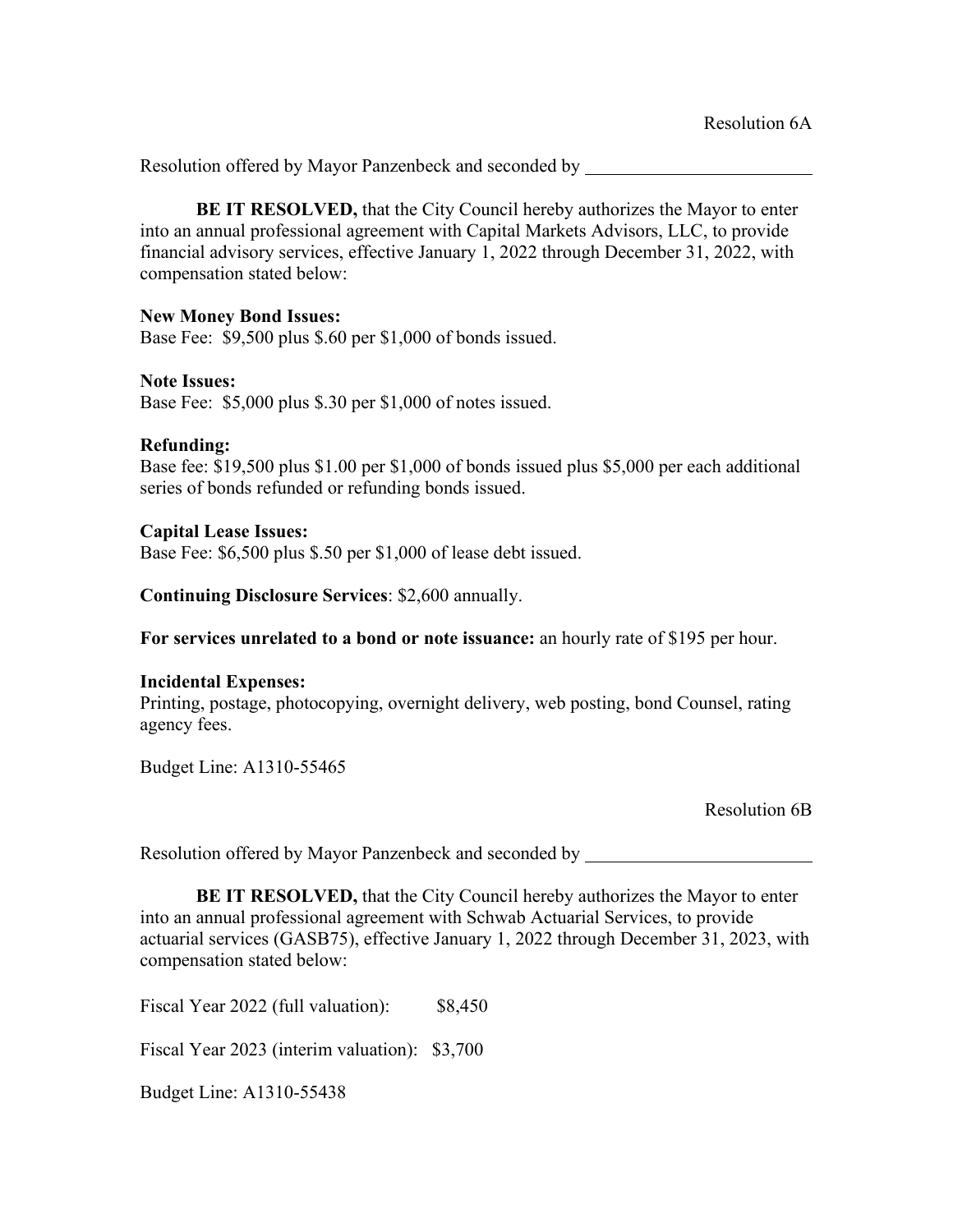**BE IT RESOLVED,** that the City Council hereby authorizes the Mayor to enter into a professional consulting agreement with Elm Consulting Group Ltd., to provide management services to the City's Municipal Golf Course, in an annual amount of \$50,000, effective January 1, 2022 through December 31, 2022.

Budget Line: A7180-55438

Resolution 6D

Resolution offered by Mayor Panzenbeck and seconded by

**BE IT RESOLVED,** that the City Council hereby authorizes the Mayor to accept the proposal of and enter into an agreement with Telstar Integrated Solutions, to provide city hall with surveillance system cameras for viewing the finance office windows, in the amount of \$2,175.

Budget line: H1490-52240-2201

Resolution 6E

Resolution offered by Mayor Panzenbeck and seconded by

**BE IT RESOLVED,** that the City Council hereby authorizes the Mayor to accept the sum of \$22,500, from NYS Office of Children and Family Services (OCFS), to support the continued implementation to after school, educational, weekend, and recreation programs.

Funding: A7050-43581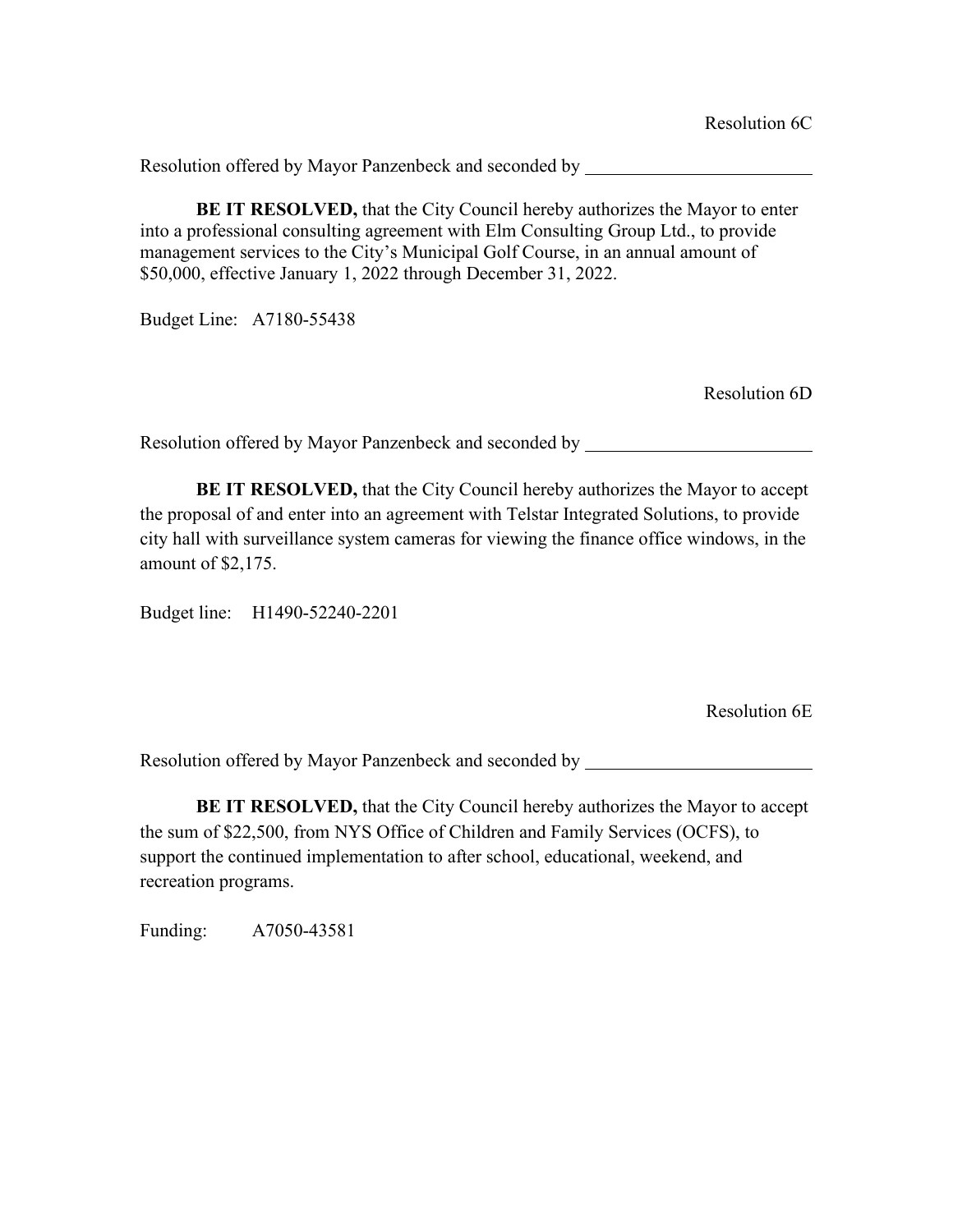**BE IT RESOLVED,** that the City Council hereby authorizes the Mayor to enter into a service agreement with Omnicell Inc., to provide automated inventory control machine services, in an annual amount of \$1,842, effective January 1, 2022 through December 31, 2022.

Funding: A4540-55438

Resolution 6G

Resolution offered by Mayor Panzenbeck and seconded by

**BE IT RESOLVED,** that the City Council hereby authorizes the Mayor to enter into an agreement with Island Technical Services (ITS), to provide access to the Sierra Wireless Device Management system for Wireless Broadband devices located on Glen Cove EMS Ambulances in an annual amount of \$112, effective through December 31, 2022.

Funding: A4540-55416

Resolution 6H

Resolution offered by Mayor Panzenbeck and seconded by

**BE IT RESOLVED,** that the City Council hereby approve Budget Transfers and Amendments as submitted and reviewed by the City Controller.

(See Attached)

Resolution 6I

Resolution offered by Mayor Panzenbeck and seconded by

**BE IT RESOLVED,** that the City Council hereby authorizes Rocco Graziosi to attend CPESC (Certified Professional in Erosion and Sediment Control training, January – June 2022, at a cost of \$332.50.

Funding: A1490-55442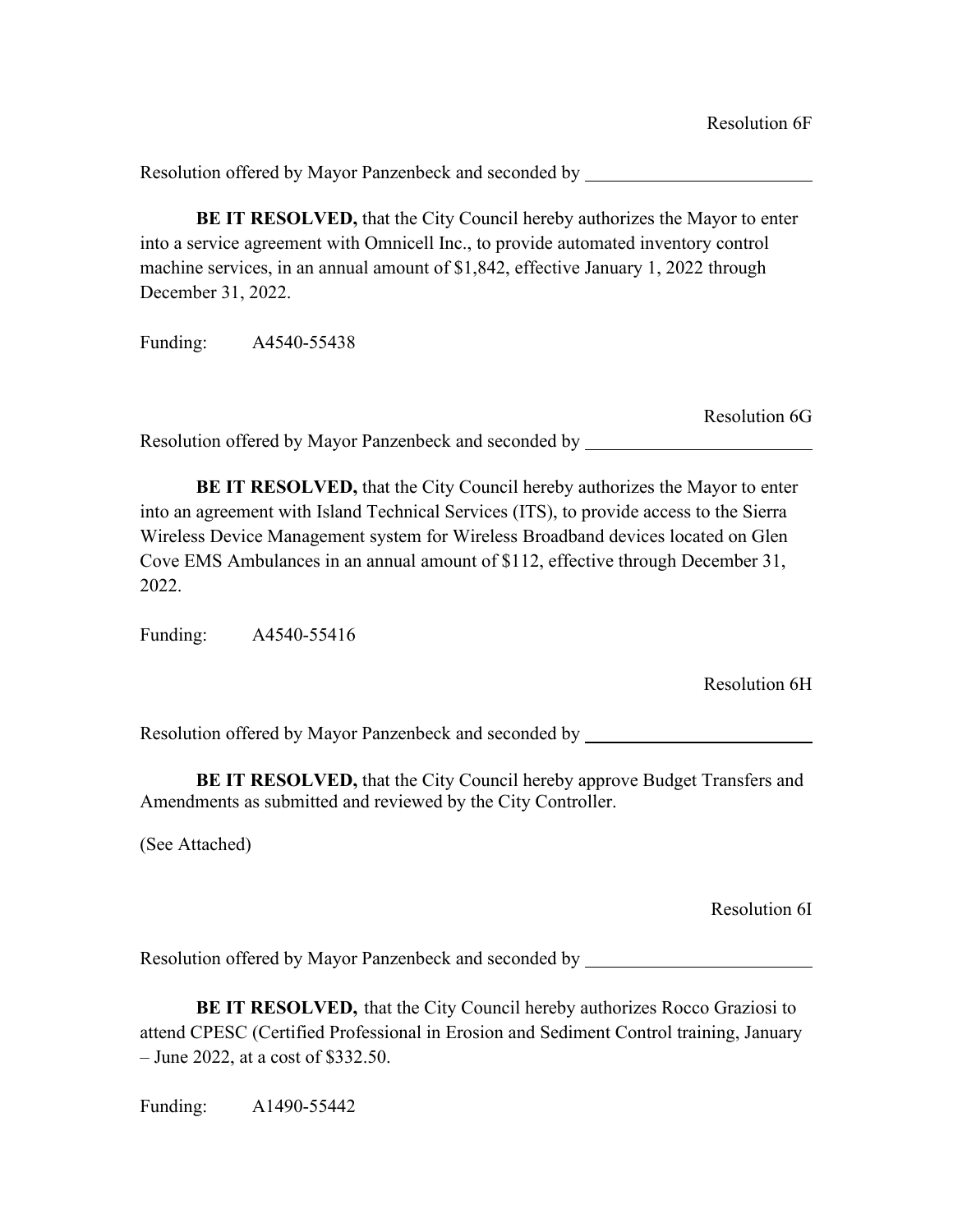**BE IT RESOLVED**, that the Glen Cove Volunteer Ambulance Worker's Service Award Program list for the year 2021, as presented by the Glen Cove Volunteer Emergency Medical Service Corps., is hereby accepted as true and accurate by the Glen Cove City Council; and

**BE IT FURTHER RESOLVED**, that said list and this Resolution be posted in the Glen Cove EMS Headquarters for a period of thirty days, as required by General Municipal Law.

Resolution 6K

Resolution offered by Mayor Panzenbeck and seconded by

**BE IT RESOLVED,** that the City Council hereby authorizes Glen Cove Jr. Soccer to erect 15 lawn signs, January  $31<sup>st</sup>$  through February 12, 2022, to advertise annual Spring Soccer Registration.

Resolution 6L

Resolution offered by Mayor Panzenbeck and seconded by

**BE IT RESOLVED,** that the City Council hereby authorizes Glen Cove Downtown Management Association to hold their annual Downtown Sounds 2022 Concert Series, July 1, 8, 15, 22, 29, 2022, August 5, 12, 19 and 26, 2022, in Village Square 7:30 p.m. to 9:30 p.m., and the closing of certain streets 6:00 p.m. through 11:00 p.m.

Resolution 6M

Resolution offered by Mayor Panzenbeck and seconded by

**BE IT RESOLVED,** that the City Council hereby authorizes Glen Cove Downtown Management Association to hold their annual Halloween Parade and Festival, October 29, 2022, with a rain date of November 5, 2022, 1:30 p.m. to 4:00 p.m. and the closing of certain streets.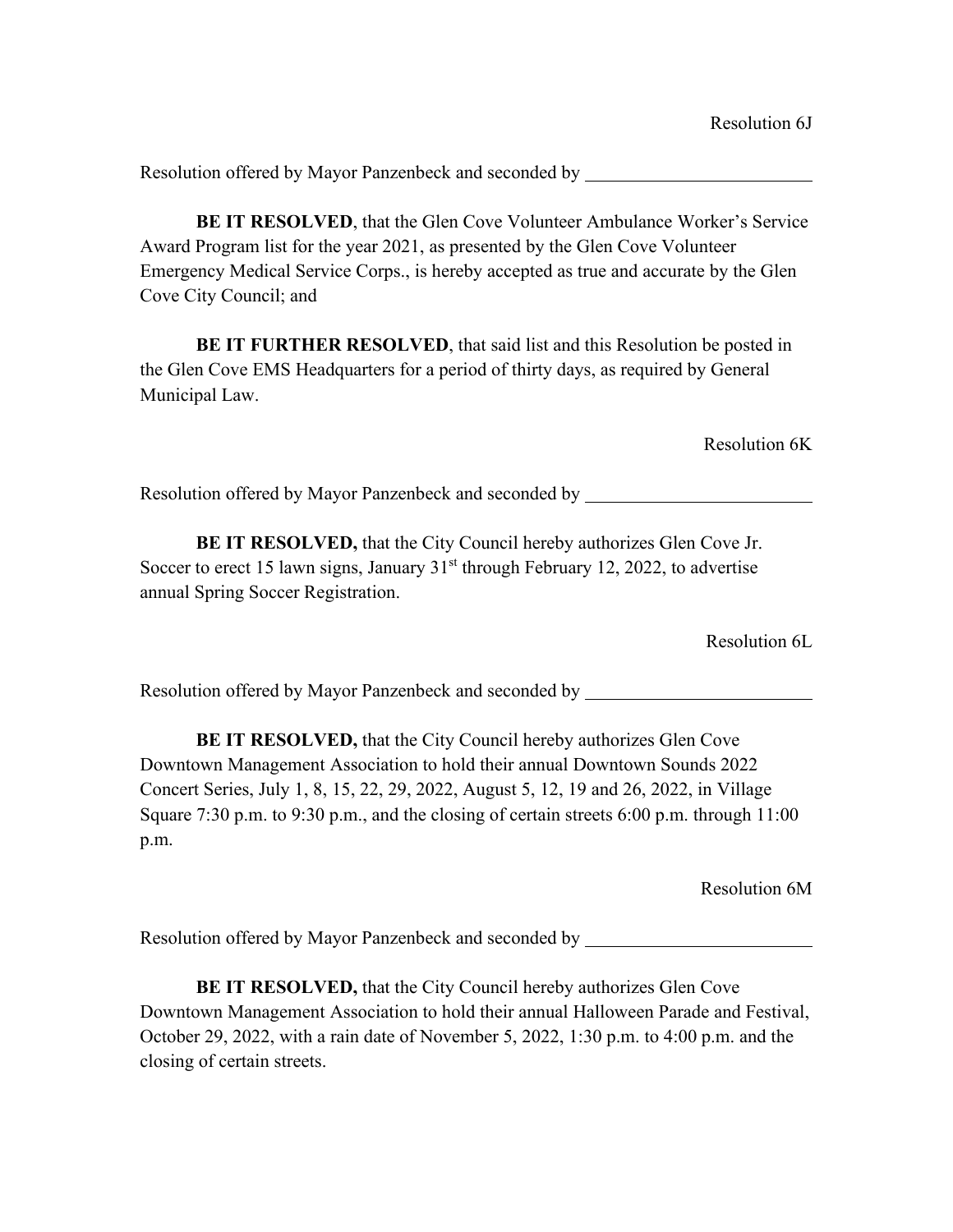**BE IT RESOLVED,** that the City Council hereby authorizes Glen Cove Downtown Management Association to hold their annual Holiday Festival, December 3, 2022, in Village Square 1:30 p.m. to 5:30 p.m., and the closing of certain streets 1:00 p.m. to 6:00 p.m.

Resolution 6O

Resolution offered by Mayor Panzenbeck and seconded by

**BE IT RESOLVED,** that the City Council hereby authorizes Glen Cove Downtown Management Association to hold their annual Downtown Sounds New Year's Eve Concert, December 31, 2022, in Village Square 7:30 p.m. to 9:30 p.m., and closing of certain streets 6:00 p.m. to 10:30 p.m.

Resolution 6P

Resolution offered by Mayor Panzenbeck and seconded by

**BE IT RESOLVED,** that the City Council hereby authorizes temporary signs to be erected at Sid's All American, located at 80 Glen Cove Avenue, and Pratt Park, located on corner of Pratt Blvd. and Glen Cove Avenue, for a period of thirty (30) days, to advertise Covid 19 testing.

Resolution 7A

Resolution offered by Mayor Panzenbeck and seconded by \_\_\_\_\_\_\_\_\_\_\_\_\_\_\_\_\_\_\_\_\_\_\_\_\_

**WHEREAS**, an examination for Secretary was given by the Municipal Civil Service Commission of Glen Cove; and

**WHEREAS**, an eligible list No. 70219 was established by the Glen Cove Municipal Civil Service Commission; and

**WHEREAS**, Susan G. Tripp is certified as eligible under list No. 70219 by the Glen Cove Municipal Civil Service Commission;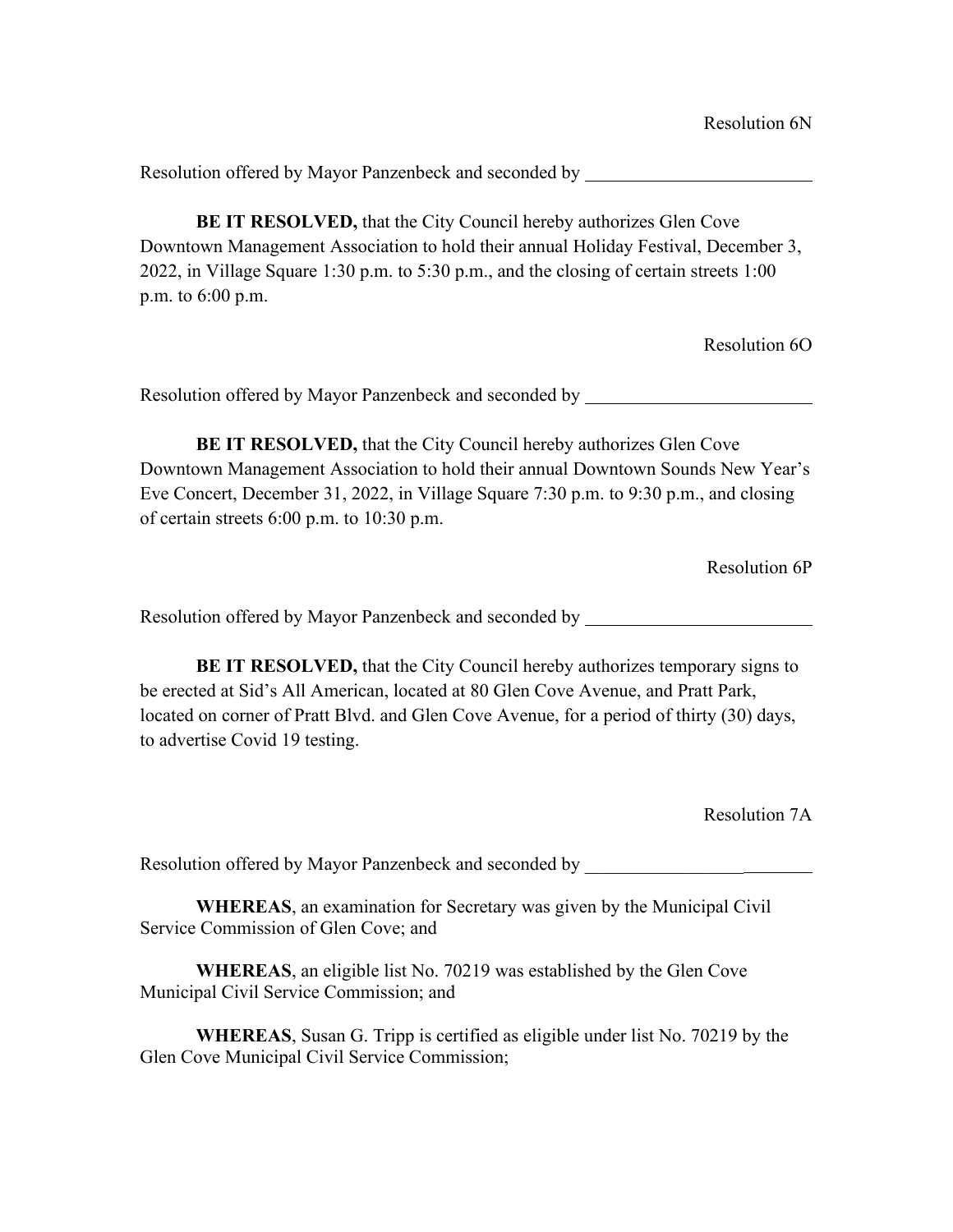**NOW, THEREFORE, BE IT RESOLVED**, that, Susan G. Tripp is hereby appointed as a Secretary with the Mayor's Office with an annual salary of \$67,594 (Grade 10, Step 16) with an effective date of January 26, 2022.

Budget Line: A1210-51101

Resolution 7B-1

Resolution offered by Mayor Panzenbeck and seconded by  $\qquad \qquad$ 

**WHEREAS**, an examination for Police Officer was given by the Municipal Civil Service Commission of Glen Cove; and

**WHEREAS**, an eligible list No. 62501 was established by the Glen Cove Municipal Civil Service Commission; and

**WHEREAS**, Philip W. Grella III is certified as eligible under list No. 62501 by the Glen Cove Municipal Civil Service Commission;

**NOW, THEREFORE, BE IT RESOLVED**, that, Philip W. Grella III is hereby appointed as a Police Officer with the Police Department with an annual salary of \$42,000 with an effective date of January 27, 2022.

Budget Line: A3120-51101

Resolution 7B-2

Resolution offered by Mayor Panzenbeck and seconded by  $\qquad \qquad$ 

**WHEREAS**, an examination for Secretary was given by the Municipal Civil Service Commission of Glen Cove; and

**WHEREAS**, an eligible list No. 70219 was established by the Glen Cove Municipal Civil Service Commission; and

**WHEREAS**, Elizabeth A. Cohen is certified as eligible under list No. 70219 by the Glen Cove Municipal Civil Service Commission;

**NOW, THEREFORE, BE IT RESOLVED**, that, Elizabeth A. Cohen is hereby appointed as a Secretary with the Police Department with an annual salary of \$56,432 (Grade 10, Step 7) with an effective date of January 26, 2022.

Budget Line: A3120-51101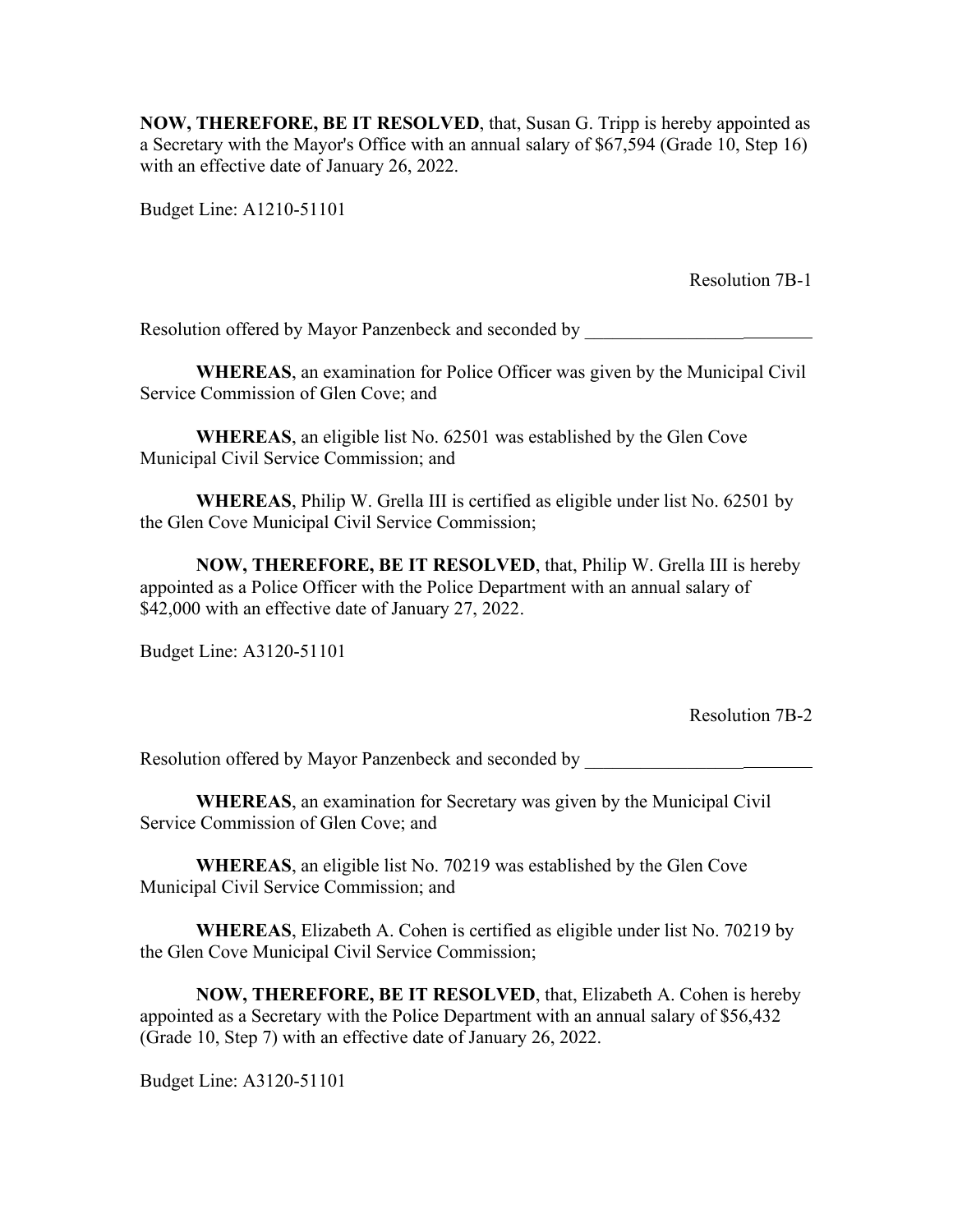**WHEREAS**, an examination for Parking Enforcement Officer was given by the Municipal Civil Service Commission of Glen Cove; and

**WHEREAS**, an eligible list No. 63488 was established by the Glen Cove Municipal Civil Service Commission; and

**WHEREAS**, Stephen P. Benn is certified as eligible under list No. 63488 by the Glen Cove Municipal Civil Service Commission;

**NOW, THEREFORE, BE IT RESOLVED**, that, Stephen P. Benn is hereby appointed as a Parking Enforcement Officer with the Police Department at an annual salary of \$46,723 (Grade 9, Step 0) with an effective date of January 26, 2022.

Budget Line: A3120-51101

Resolution 7C

Resolution offered by Mayor Panzenbeck and seconded by

**WHEREAS**, an examination for Security Guard was given by the Municipal Civil Service Commission of Glen Cove; and

**WHEREAS**, an eligible list No. 69226 was established by the Glen Cove Municipal Civil Service Commission; and

**WHEREAS**, Jessica M. McAleer is certified as eligible under list No. 69226 by the Glen Cove Municipal Civil Service Commission;

**NOW, THEREFORE, BE IT RESOLVED**, that, Jessica M. McAleer is hereby appointed as a Security Guard with Public Works at an annual salary of \$35,622 (Grade 1, Step 0) with an effective date of January 26, 2022.

Budget Line: A1490-51101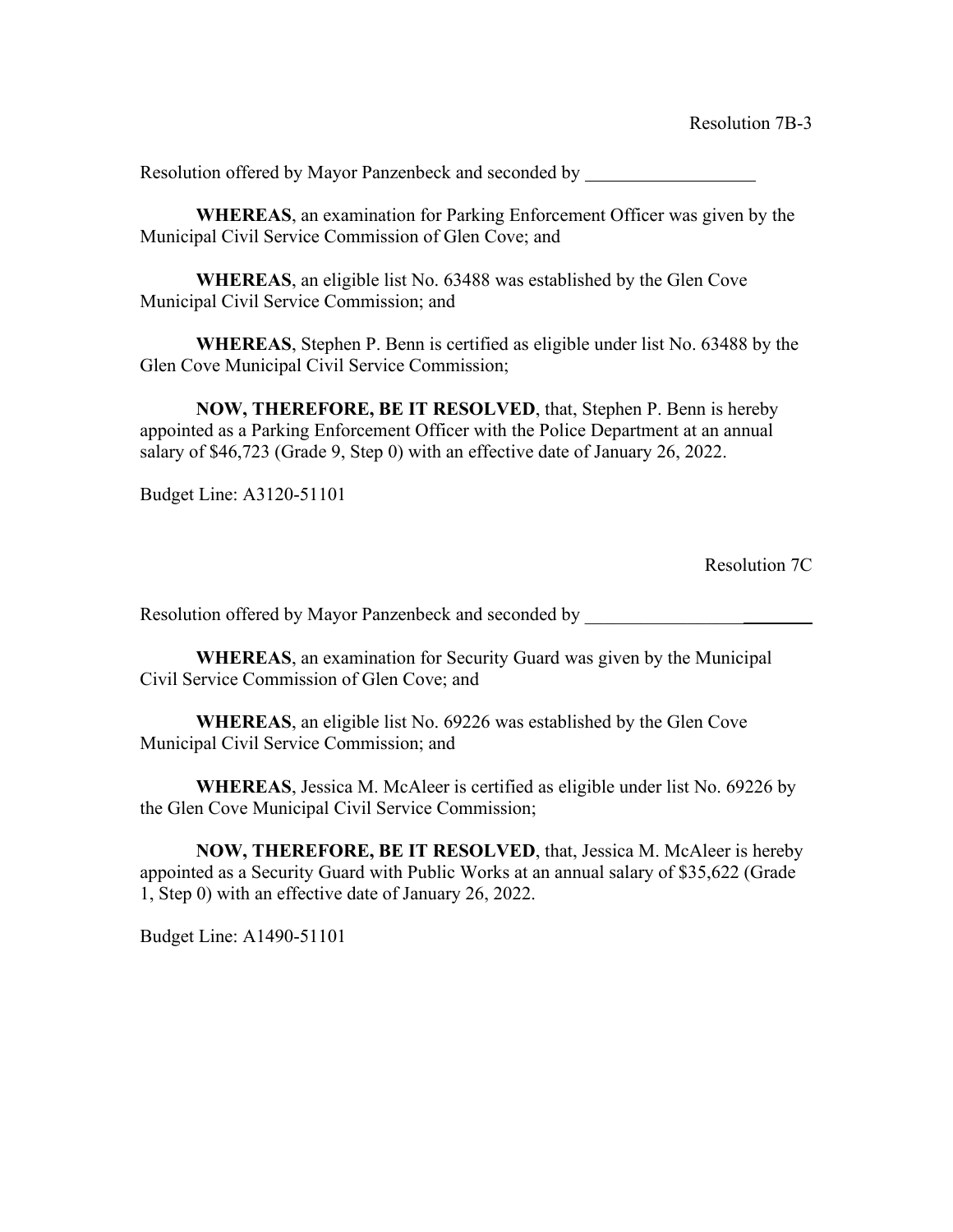**WHEREAS**, an examination for Account Clerk was given by the Municipal Civil Service Commission of Glen Cove; and

**WHEREAS**, a continuous recruitment eligible list was established by the Glen Cove Municipal Civil Service Commission; and

**WHEREAS**, Anna C. DiGiuseppe is certified as eligible under said list by the Glen Cove Municipal Civil Service Commission;

**NOW, THEREFORE, BE IT RESOLVED**, that, Anna C. DiGiuseppe is hereby appointed as an Account Clerk with the Youth Bureau at an annual salary of \$46,137 (Grade 6, Step 3) with an effective date of January 26, 2022.

Budget Line: A7050-51101

Resolution 7E

Resolution offered by Mayor Panzenbeck and seconded by \_\_\_\_\_\_\_\_\_\_\_\_\_\_\_\_\_\_\_\_\_\_\_\_\_

**BE IT RESOLVED,** that Priscilla Quintanilla is hereby appointed as part-time Crossing Guard with the Auxiliary Police at \$12.00 per hour effective January 26, 2022.

Budget Line: A3310-51120

Resolution 7F

Resolution offered by Mayor Panzenbeck and seconded by \_\_\_\_\_\_\_\_\_\_\_\_\_\_\_\_\_\_\_\_\_\_\_\_\_

**BE IT RESOLVED,** that Patricia Brexel is hereby appointed as part-time Crossing Guard with the Police Department at \$55.00 per day effective January 26, 2022.

Budget Line: A3120-51120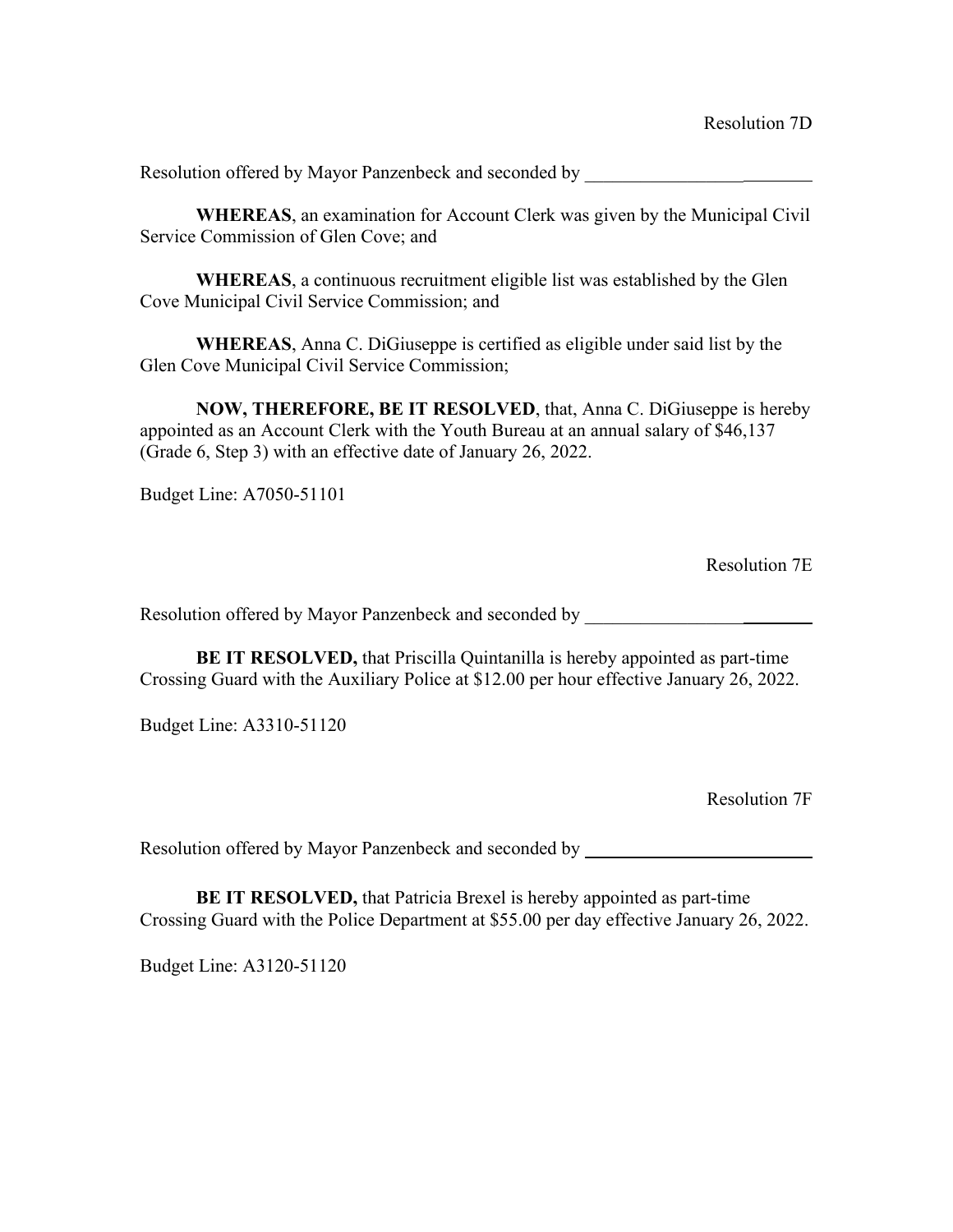**BE IT RESOLVED**, that John Scott Grupp is hereby appointed as part-time provisional Director of the Building Department at \$200.00 per hour effective February 1, 2022.

Budget Line: A3620-51101

Resolution 8A

Resolution offered by Mayor Panzenbeck and seconded by

**WHEREAS**, it has often been the practice of the City to "hold over" members of the Zoning Board of Appeals beyond their terms, and to appoint newly appointed members to full terms, rather than the term of the member they replaced; and

**WHEREAS**, relevant law dictates that members of the Zoning Board of Appeals may be appointed only for the duration of an unexpired term and may not be appointed for a full three years unless appointments are made effective on May 1 for staggered/successive three year terms; and

**WHEREAS**, Section 280-27 of the Glen Cove City Code of Ordinances and various Court decisions hold that members of the Zoning Board of appeals must be appointed on May 1 of any given year and serve staggered/successive three year terms; and

**WHEREAS**, the City Council desires to comply with Section 280-27 of the Glen Cove City Code of Ordinances and other relevant law by appointing Zoning Board Members on May 1 to serve staggered/successive three year terms; and

**WHEREAS**, the individuals appointed herein are appointed with the intent of filling the duration of unexpired terms and thereafter returning the Zoning Board of Appeals appointment process to the procedure contemplated by Section 280-27 of the Glen Cove City Code of Ordinances as confirmed by various Court decisions; and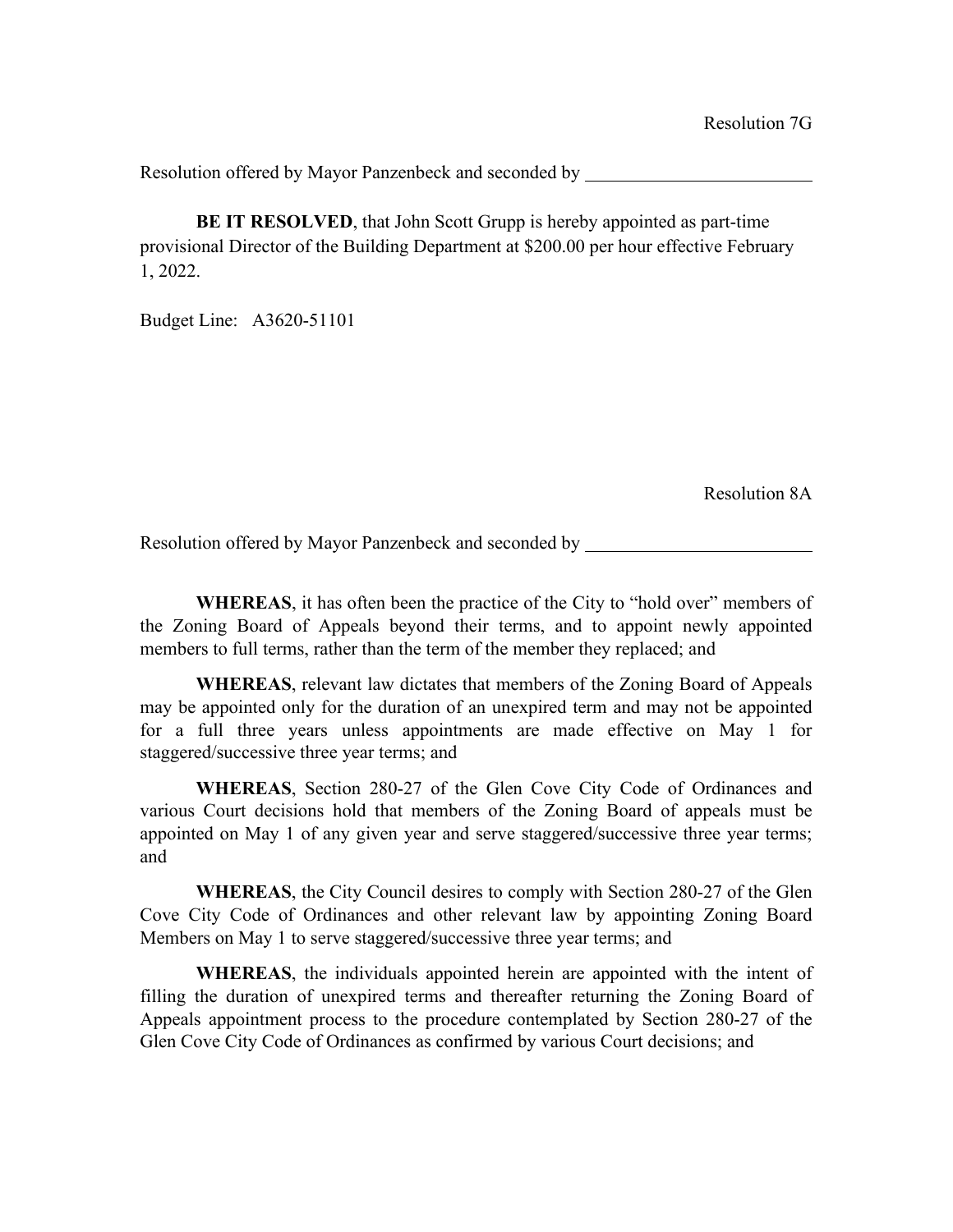**NOW, THEREFORE, BE IT RESOLVED** that the following persons are appointed to the Zoning Board of Appeals with the intent of filling unexpired terms, effective immediately and expiring as indicated:

| appointed to a term expiring April 30, 2024 |
|---------------------------------------------|
| appointed to a term expiring April 30, 2024 |
| appointed to a term expiring April 30, 2023 |
| appointed to a term expiring April 30, 2023 |
| appointed to a term expiring April 30, 2022 |
| appointed to a term expiring April 30, 2022 |
| appointed to a term expiring April 30, 2022 |
|                                             |

Resolution 8B

Resolution offered by Mayor Panzenbeck and seconded by

**WHEREAS**, it has often been the practice of the City to "hold over" Planning Board members beyond their terms, and to appoint newly appointed members to full terms, rather than the term of the member they replaced; and

**WHEREAS**, pursuant to Section 54-1 of the City of Glen Cove Code of Ordinances, Planning Board members must serve "three-year staggered terms so that two expire one year, two expire the following year and three expire the next succeeding year"; and

**WHEREAS**, the City Council desires to comply with the City Code of Ordinances and other relevant law by appointing Planning Board Members to serve staggered/successive three year terms; and

**WHEREAS**, the individuals appointed herein are appointed with the intent of filling full three year terms or are holdovers appointed for the duration of unexpired terms, and thereafter returning the Planning Board appointment process to the procedure contemplated by the City Code of Ordinances and other relevant law; and

**NOW, THEREFORE, BE IT RESOLVED** that the following persons are appointed to the Planning Board for terms expiring as indicated: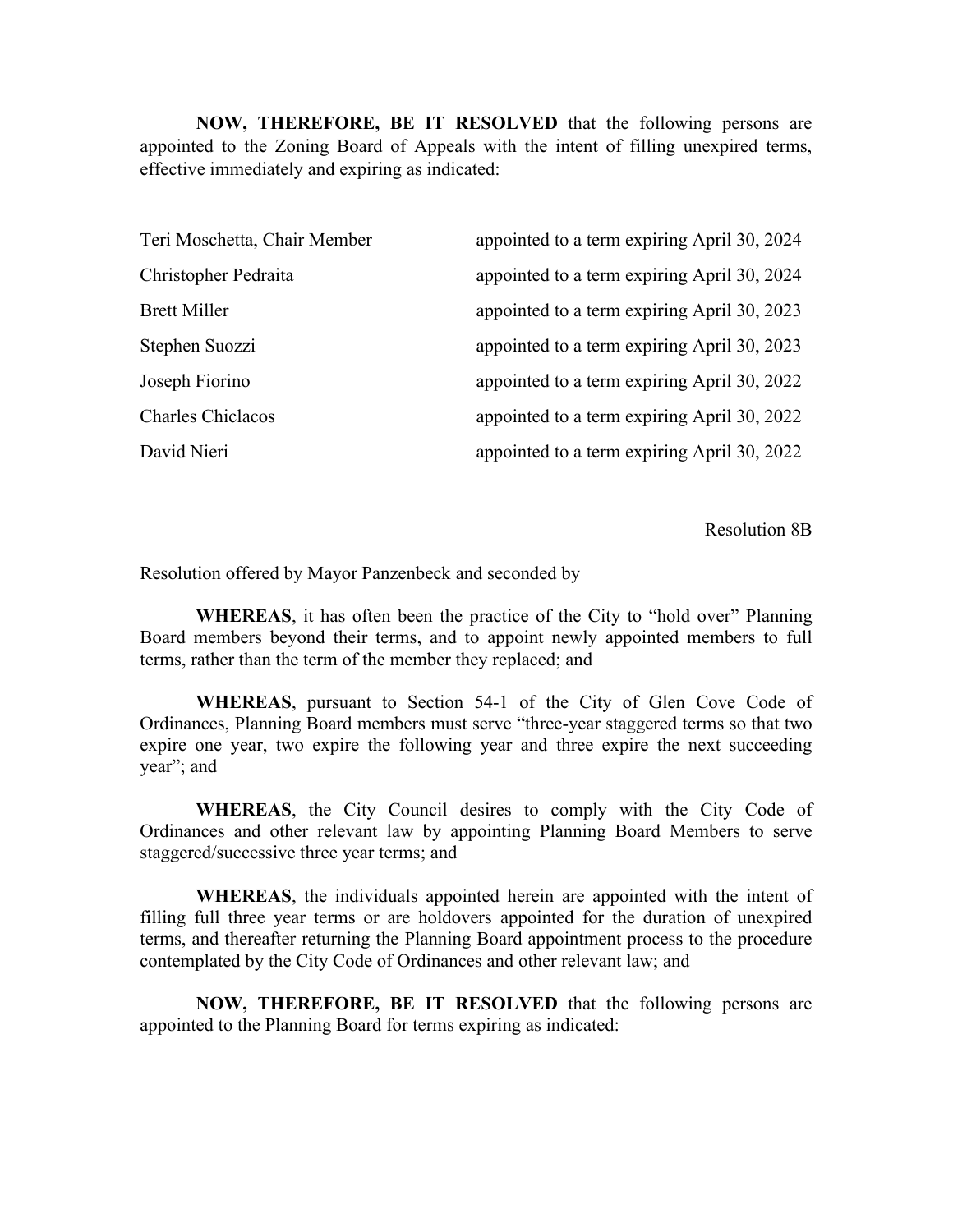| Andrew Kaufman, Chair Member | appointed to a term expiring December 31, 2024 |
|------------------------------|------------------------------------------------|
| Donald Franklin              | appointed to a term expiring December 31, 2024 |
| Michael Corigliano           | appointed to a term expiring December 31, 2023 |
| John Maccarone               | appointed to a term expiring December 31, 2023 |
| Brian DiResta                | appointed to a term expiring December 31, 2022 |

Resolution 8C

Resolution offered by Mayor Panzenbeck and seconded by

**BE IT RESOLVED,** that the City Council hereby appoints the following persons to the Board of Ethics, for a term as indicated:

| Rev. Richard Wilson | January 1, 2022 – December 31, 2023 |
|---------------------|-------------------------------------|
| Tom Manzione        | January 1, 2022 – December 31, 2024 |
| Trish McCauley      | January 1, 2022 – December 31, 2025 |

Resolution 8D

Resolution offered by Mayor Panzenbeck and seconded by

**BE IT RESOLVED, that the City Council hereby appoints the following persons** to the Beautification Commission, for a term effective January 1, 2022 through December 31, 2024:

Maureen Hauser, Chair Member Amy Franklin, Treasurer Irene Lucarelli Eve Lupenko-Ferrante

Resolution 8E

Resolution offered by Mayor Panzenbeck and seconded by

**BE IT RESOLVED,** that the City Council hereby appoints the following persons to the Finance Committee, for term effective January 1, 2022 through December 31, 2023:

Flip Pidot, Chair Member Cheryl Stasky Roni Sue Jenkins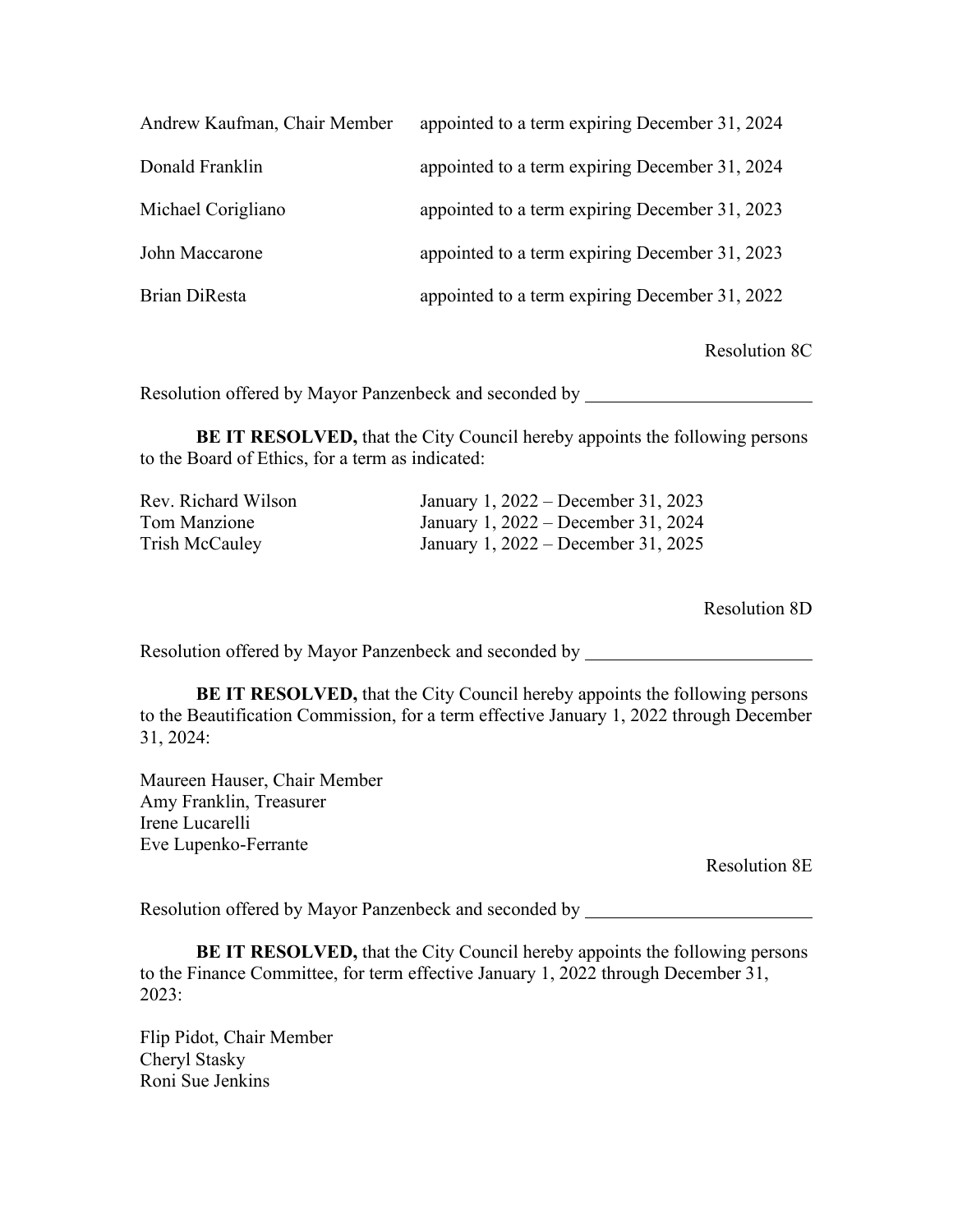**BE IT RESOLVED,** that the City Council hereby amends the hourly salary of Karen J. Retoske to \$20.00 per hour, effective January 26, 2022.

Resolution 9B

Resolution offered by Mayor Panzenbeck and seconded by

**BE IT RESOLVED,** that the City Council hereby amends the hourly salary of Joan C. Mini to \$20.00 per hour, effective January 26, 2022.

Resolution 9C

Resolution offered by Mayor Panzenbeck and seconded by

**BE IT RESOLVED,** that the City Council hereby amends the hourly salary of Danuta J. Fazzalari to \$20.00 per hour, effective January 26, 2022.

Resolution 9D

Resolution offered by Mayor Panzenbeck and seconded by

**BE IT RESOLVED,** that the City Council hereby amends the hourly salary for the following person, as indicated, effective January 1, 2022:

| Name                    | <b>Hourly Rate</b> |
|-------------------------|--------------------|
| John G. Testa           | \$28.00            |
| Dionisio Graziosi       | \$23.00            |
| Lawrence J. Demmler Sr. | \$20.00            |
| Michael L. Athanasio    | \$18.00            |
| Phil P. Congero         | \$18.00            |
| Russell F. Lerch        | \$18.00            |
| John M. Pacini          | \$17.25            |
| David J. Caso           | \$17.25            |
| Giuseppe Sicuranza      | \$17.25            |
| John G. Testa Jr.       | \$17.25            |